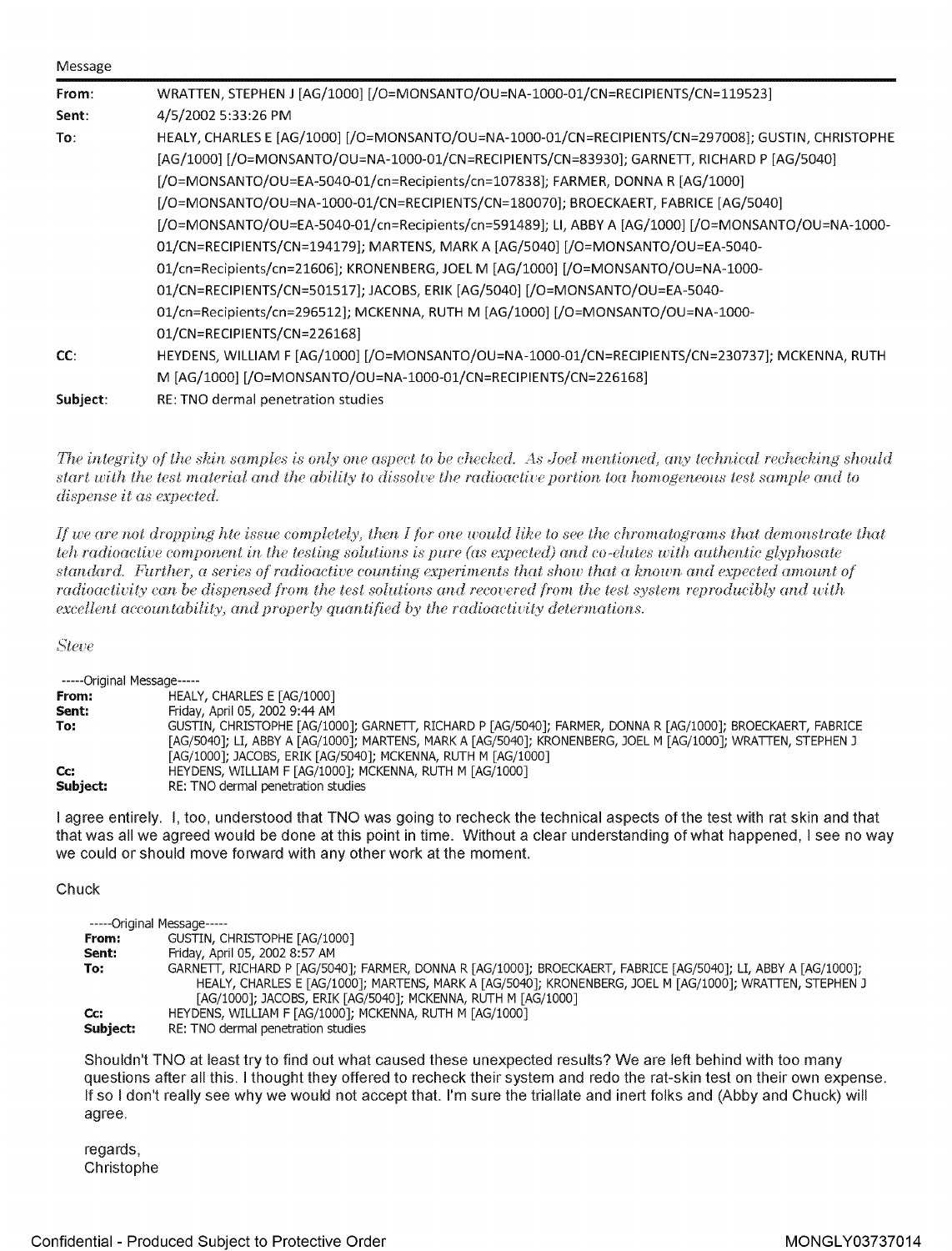#### -----Original Message-----

**From:** GARNETT, RICHARD P [AG/5040]

**Sent:** Friday, April 05, 2002 12:46 AM<br>**To:** FARMER, DONNA R [AG/1000]:

**To:** FARMER, DONNA R [AG/1000]; BROECKAERT, FABRICE [AG/5040]; GUSTIN, CHRISTOPHE [AG/1000]; LI, ABBY A [AG/1000]; HEALY, CHARLES E [AG/1000]; MARTENS, MARK A [AG/5040]; KRONENBERG, JOEL M [AG/1000]; WRATTEN, STEPHEN J [AG/1000]; JACOBS, ERIK [AG/5040]; MCKENNA, RUTH M [AG/1000]

**Cc:** HEYDENS, WILLIAM F [AG/1000]

**Subject:** RE: TNO dermal penetration studies

## Donna

We dropped the programme for glyphosate because a further study was not likely to help us meet the project objective:

> we initiated the studies from a regulatory angle to help meet the requirements for operator exposure, given that the Annex I end point for dermal absorption for glyphosate was set at 3%, which we believed was a high value based on a weight of evidence approach.

> the results of the rat skin studies show levels of absorption for glyphosate of a similar order to the Annex I end point; also confirm our expectation that surfactant concentration affects the dermal absorption

> therefore, from the regulatory angle, there is no point in pursuing the studies further (even though it would be interesting to show that the unusual results on a few skin samples were an artifact of the experimental work) > given that we need to do additional studies on trial late it seems a sensible use of budget and of TNO's time to replace the glyphosate studies with additional work on triallate regards richard

## -----Original Message-----

**From: FARMER, DONNA R [AG/1000]**<br>**Sent: Thursday. Anril 04. 2002 7:25 Sent:** Thursday, April 04, 2002 7:25 PM **To:** BROECKAERT, FABRICE [AG/5040]; GUSTIN, CHRISTOPHE [AG/1000]; LI, ABBY A [AG/1000]; HEALY, CHARLES E [AG/1000]; MARTENS, MARK A [AG/5040]; KRONENBERG, JOEL M [AG/1000]; WRATTEN, STEPHEN J [AG/1000]; JACOBS, ERIK [AG/5040]; MCKENNA, RUTH M [AG/1000] **Cc:** HEYDENS, WILLIAM F [AG/1000]; GARNETT, RICHARD P [AG/5040] **Subject:** RE: TNO dermal penetration studies

### Fabrice,

For clarification - a decision was made to not repeat the rat skin study and to stop any further dermal penetration studies with MON 35012 with and without surfactant - correct? Are any other [glyphosate](https://www.baumhedlundlaw.com/toxic-tort-law/monsanto-roundup-lawsuit/)-based formulations going to be tested? Or has the whole program been dropped?

# Donna

| -----Original Message----- |                                                                                                                                                                                                                                                           |
|----------------------------|-----------------------------------------------------------------------------------------------------------------------------------------------------------------------------------------------------------------------------------------------------------|
| From:                      | BROECKAERT, FABRICE [AG/5040]                                                                                                                                                                                                                             |
| Sent:                      | Thursday, April 04, 2002 5:39 AM                                                                                                                                                                                                                          |
| To:                        | GUSTIN, CHRISTOPHE [AG/1000]; LI, ABBY A [AG/1000]; HEALY, CHARLES E [AG/1000]; MARTENS, MARK A<br>[AG/5040]; KRONENBERG, JOEL M [AG/1000]; FARMER, DONNA R [AG/1000]; WRATTEN, STEPHEN J<br>[AG/1000]; JACOBS, ERIK [AG/5040]; MCKENNA, RUTH M [AG/1000] |
| $Cc$ :                     | HEYDENS, WILLIAM F [AG/1000]; GARNETT, RICHARD P [AG/5040]                                                                                                                                                                                                |
| Subject:                   | TNO dermal penetration studies                                                                                                                                                                                                                            |
| Importance:                | Hiah                                                                                                                                                                                                                                                      |

#### Dear all,

Thanks for the good discussion we had on dermal penetration issues. Please find below the main actions which have been decided:

# **Glyphosate:**

Although we agreed to repeat the *in vitro* dermal penetration study with rat skin as proposed by TNO, we came to the conclusion that the penetration of glyphosate would have been [probably] greater than the 3% already imposed by the German authorities. We decided thus to **STOP** the study (effective today morning).